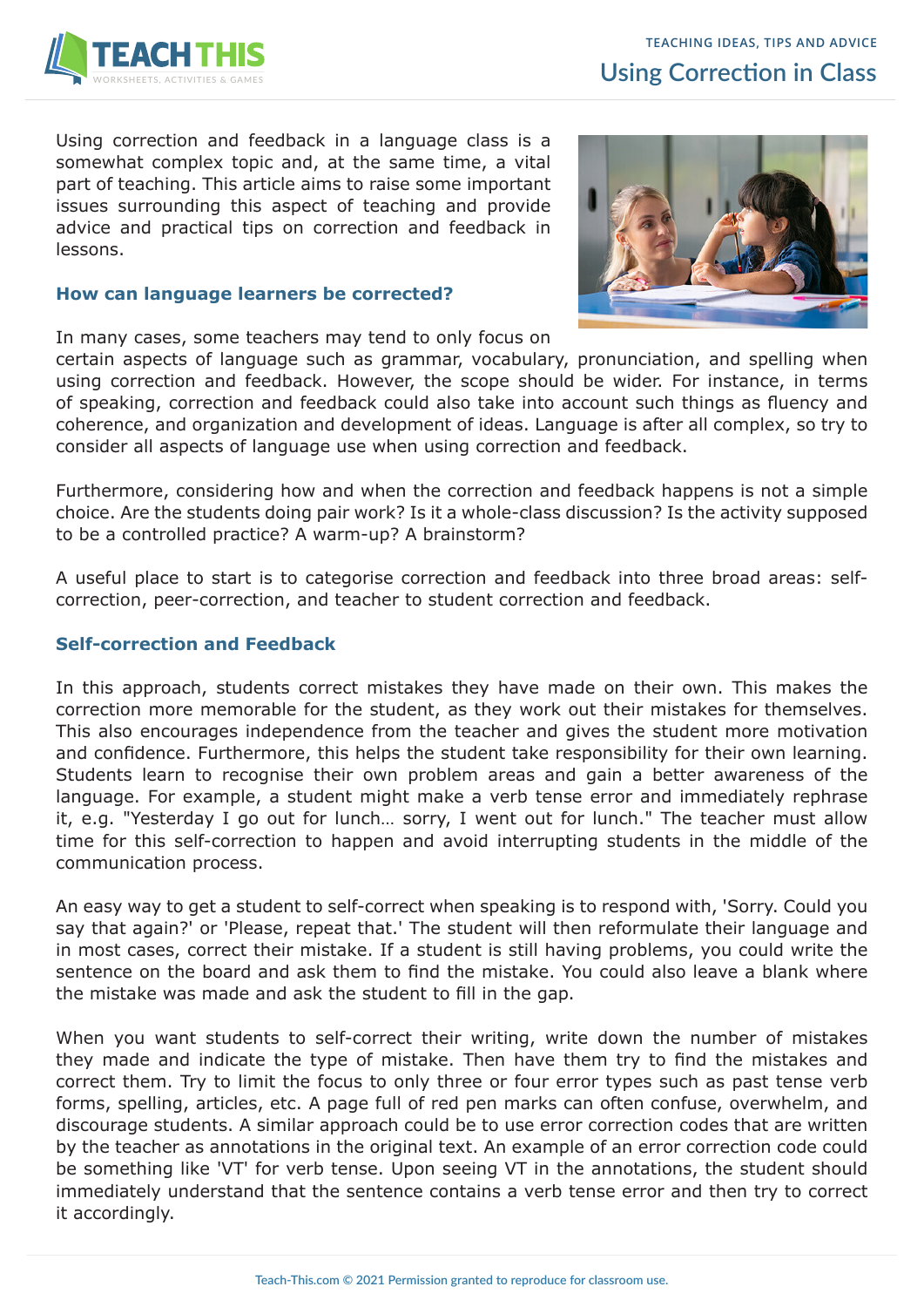

Another useful way of identifying and providing students with an opportunity to improve their self-correcting skills is through oral production. Recording audio or a video can be employed as a useful feedback tool for students. Just like in any creative endeavour, reviewing, revising, and editing is essential for improvement. This should be no different for productive language skills such as speaking.

A drawback of this approach is that students may not understand how to self-correct or be clear on the correct language to use. This could lead to the reinforcement of errors. There is also a chance that students may not recognize the mistakes they are making. The student may also over-correct or become too self-conscious about errors. It is better for students to use selfcorrecting with another correcting method. In this way, they get the most benefit.

Self-correction and feedback are usually only effective if they are guided. To guide students through this process, use checklists that break down a skill into its key components. This not only makes self-correction more effective but also more efficient. For example, speaking can often be broken down into these core components:

- 1. Fluency and coherence
- 2. Pronunciation
- 3. Vocabulary range and accuracy
- 4. Grammatical range and accuracy

From this basic breakdown, a checklist, as in the table below, could be developed by the teacher so that it focuses on particular language use areas. Thus, using this checklist, a student could review a recorded oral presentation rehearsal and check off the points they were able to achieve.

| <b>Fluency and</b>     | <b>Pronunciation</b>   | <b>Vocabulary Range</b> | <b>Grammatical Range</b> |
|------------------------|------------------------|-------------------------|--------------------------|
| Coherence              |                        | and Accuracy            | and Accuracy             |
| I was able to          | I was able to          | I was able to           | I was able to            |
| speak for 2 minutes    | pronounce most         | use a broad variety of  | use the appropriate      |
| with minimal           | words correctly        | words and phrases       | tense                    |
| hesitation and pausing |                        |                         |                          |
| expand key points      | use stress and         | use target vocabulary   | use a variety of         |
| with either examples   | intonation effectively | with accuracy           | sentence structures      |
| or explanations        |                        |                         |                          |
| make use of            | be understood despite  | use paraphrase when     | avoid making subject     |
| transitions to make    | occasional             | required                | verb agreement errors    |
| clear links between    | inaccuracies           |                         |                          |
| key ideas              |                        |                         |                          |

Checklists provide more controlled and guided self-correction than simply allowing students to correct themselves on the go. In fact, they should also be used in peer-correction, and teacher to student correction and feedback.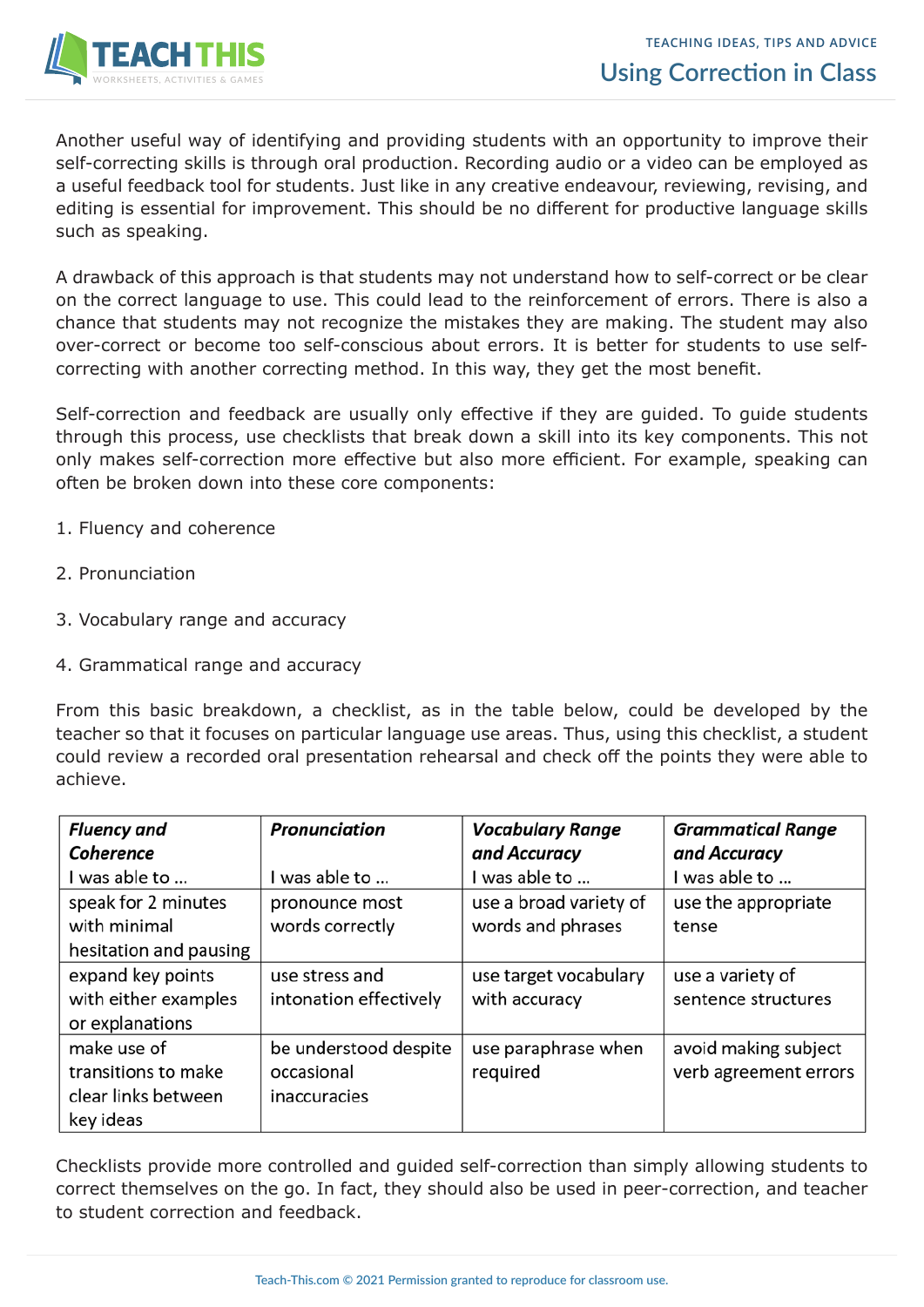

# **Peer Correction and Feedback**

In this approach, a student works with another student to correct their mistakes, check their answers, give feedback, or ask questions. Some (if not most) students find it easier to accept corrections and feedback from a classmate than a teacher. This approach works best during pair or group work, when students normally compare answers, do an exercise together or share their thoughts in a speaking activity. As they are not being corrected in front of the whole class, it provides a safer environment, especially for more shy or less confident students who can, thus, have a better opportunity to produce and practice the language.

When students help each other, it encourages them to listen and become more involved in class activities, develop teamwork and support, and a sense of responsibility. It is also beneficial for the student providing the correction as this is a great way for them to consolidate their own understanding of a particular skill or language point. Being able to teach somebody about something is also a confidence booster.

There are some disadvantages to this approach: the students offering the correction can provide the wrong answer, they might not identify the mistakes correctly, or they may not be able to communicate feedback clearly and effectively.

Although these problems could be seen as part of the learning process, it is important that mistakes are not reinforced. Therefore, when students are doing an activity on their own, monitoring becomes one of the teacher's most important skills. Students are likely to make similar mistakes, and these mistakes tend to be picked up during monitoring. In this way, all the students get reinforcement of the correct language.

In using peer correction and feedback, it is best to pair a weaker student with a stronger one. Similarly, for group activities try to have a mix of student abilities. This is so that weaker students actually benefit from the experience, and feedback and correction activities are not cases of 'the blind leading the blind'. It is also important not to always put students in the same groups. This is so that relatively stronger students can have the opportunity to be a mentee rather than always being the mentor.

### **Teacher to Student Correction and Feedback**

This is probably the most common and overused approach to correction and feedback in language teaching. It most commonly involves a teacher identifying mistakes and giving immediate and accurate corrections supported by explanations and examples.

Two effective ways teacher correction and feedback can be used are through modelling and highlighting to catch errors in the early stages before they are repeated by students. The goal here is to avoid the practice of mistakes. For example, if a student gets used to saying, "I have hungry" and keeps repeating that for a long time, it will be harder to correct in the future, as they have already internalized the mistake.

Also, keep in mind the goal of the activity and the skill to be developed. Sometimes it is better to correct the student and provide feedback after their production rather than doing it on the spot, which results in frequent interruptions.

The teacher can also focus on common errors made as a class rather than singling out individual students. This is especially advised for teaching students from cultures in which maintaining 'face' is highly valued.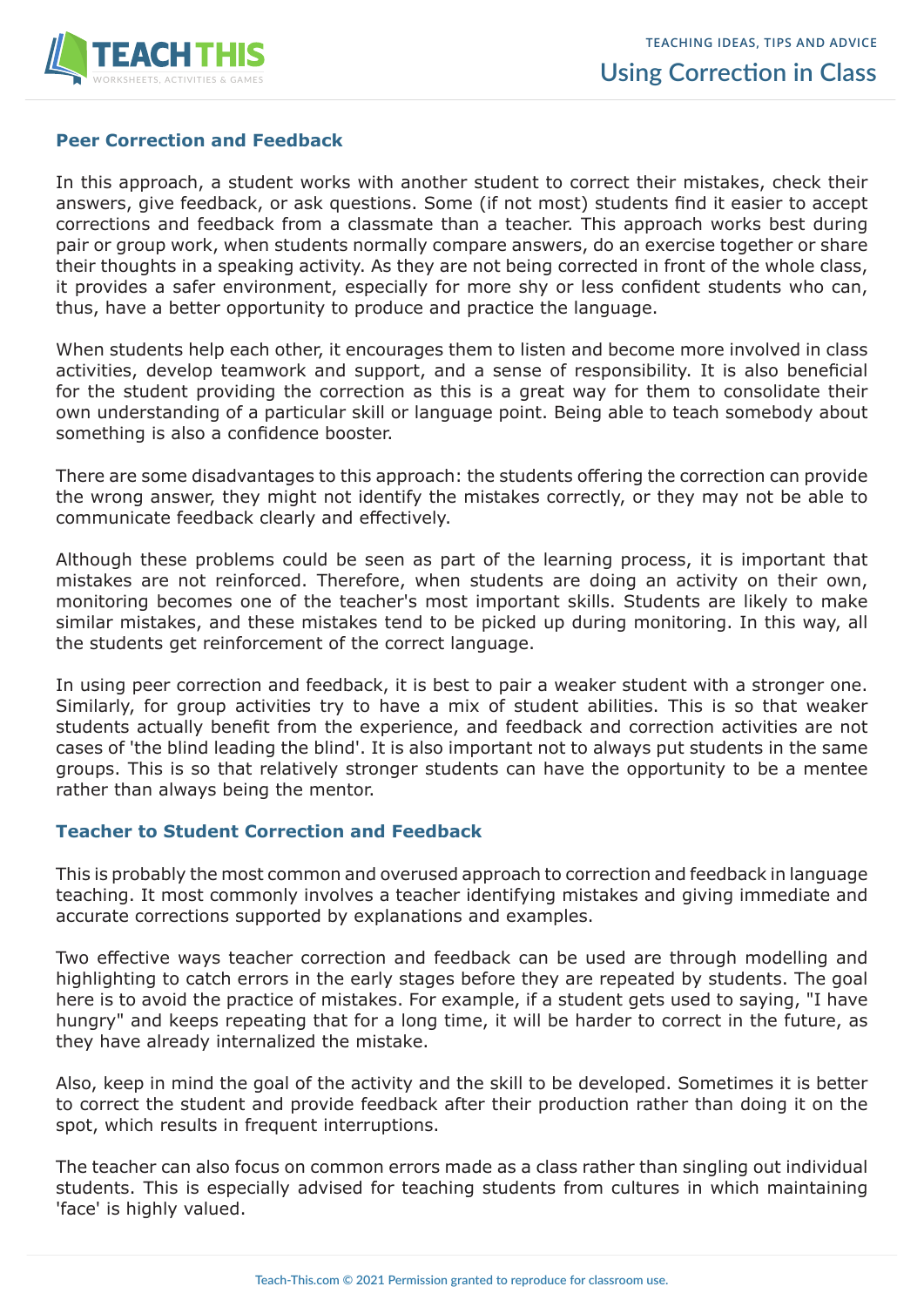

It is also important to keep in mind that teacher to student correction and feedback creates a teacher-centred classroom. If it is used too often, it might prevent students from noticing their mistakes. Not to mention, it is very demanding on the teacher, who should be performing the role of a moderator or facilitator instead of being a 'correction machine'.

In a more decentralized class setting, using self and peer correction and feedback can be highly effective in not only fostering learner autonomy but also encouraging a more interactive learning environment.

# **A mistake or a slip?**

When discussing the issue of correction, it is also important for the teacher to distinguish a mistake from a slip and handle them differently. This is because it can avoid unnecessary intrusions by the teacher.

A mistake can be considered something the students produce in an incorrect way, which can impact their intended meaning and hinder communication. For example, using wrong verb tenses and mispronunciations are typical mistakes language learners make. They need to be addressed through correction to avoid consolidation and repetition over time.

While also incorrect, slips can be seen as something temporary which students are generally able to pick up and correct themselves. They can be caused by external factors such as anxiety (when making a presentation in front of the class, for example), fatigue or simply lack of attention. For instance, look at the following conversation between a student and a teacher:

Student: I go to work 8 a.m.

Teacher: Oh, I go to work at 8 a.m. too. What time do you start?

Student: I arrive there at 8:30 a.m. and start work at 9 a.m.

Thus, it is important to consider:

- Did the student make a mistake by not using 'at' before '8 a.m.' or was it just a slip?
- Should the teacher have interrupted the conversation to use correction?
- How did the teacher provide correction in this case?
- What might be the goal of this activity, e.g. speaking practice or a grammar exercise?

As you can see, before deciding to intervene and use correction, it is important to be aware of the multiple subtleties involved in an activity. In the example conversation above, while it seems that the teacher is simply conversing with the student, there is more going on. Not only is the teacher paying attention to the student's output, but also providing correction in an effective way - without stopping the flow of what is most likely a free practice speaking activity rather than a controlled activity.

Sometimes a simple gesture is enough to make students aware of a mistake. For example, simply pointing backwards with the thumb can help students realize they should have used the verb in the past simple form.